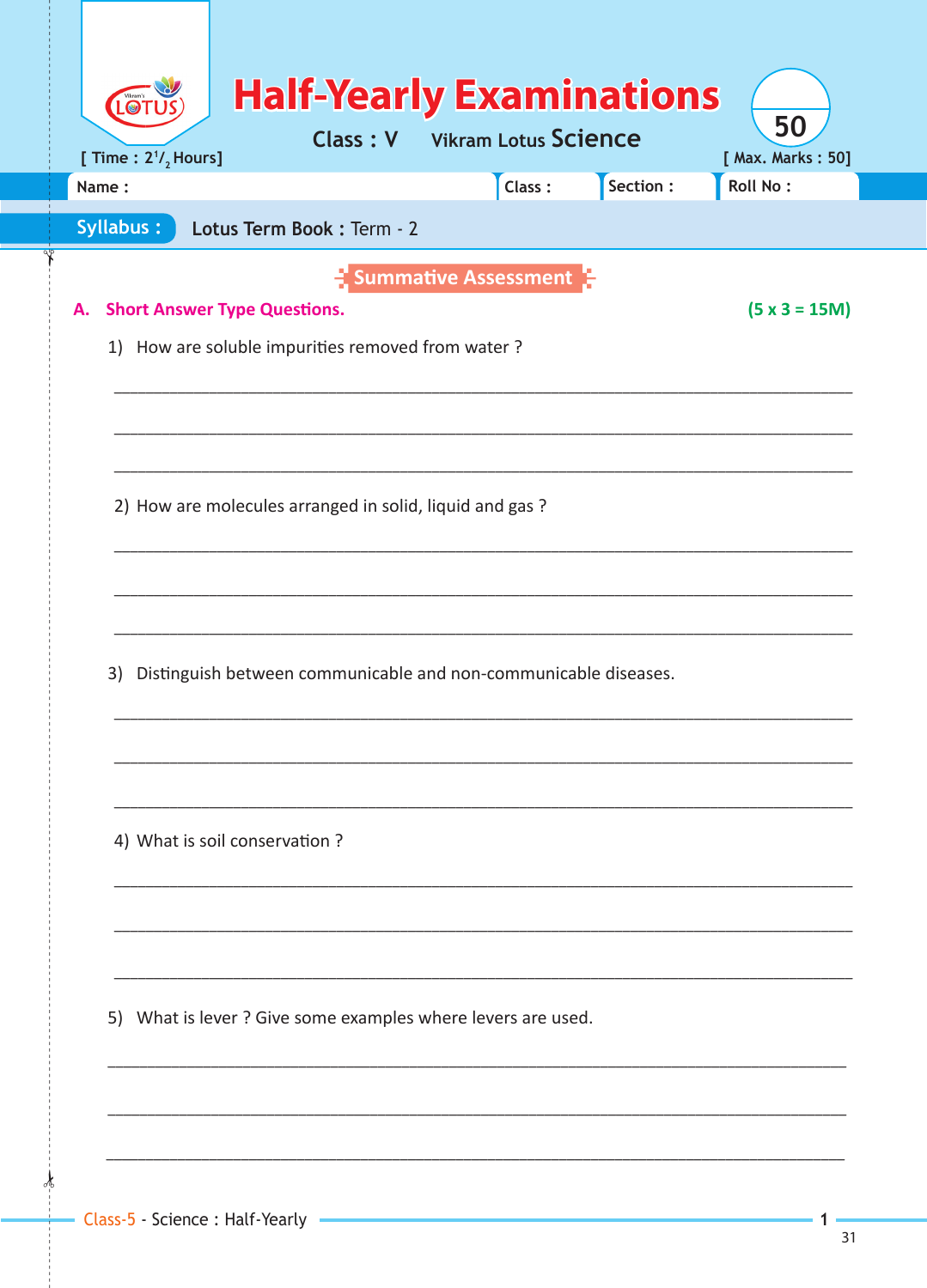# **B.** Very Short Answer Type Questions.

1) Give an example to describe the working of screw.

|    | 2) What is balanced diet?                                                             |              |   |                |
|----|---------------------------------------------------------------------------------------|--------------|---|----------------|
|    | 3) Molecules                                                                          |              |   |                |
|    | 4) What is soil?                                                                      |              |   |                |
|    | 5) Define water purification.                                                         |              |   |                |
|    | $\frac{1}{2}$ Formative Assessment                                                    |              |   |                |
|    | C. Tick ( $\checkmark$ ) the right statements and cross ( $x$ ) the wrong statements. |              |   | $(5 x 1 = 5M)$ |
|    | 1) Ozone protects the earth from harmful ultraviolet rays.                            | <sub>[</sub> | 1 |                |
| 2) | Fats are the main source of energy.                                                   | ſ            | 1 |                |
|    | 3) Coal and petroleum are metallic minerals.                                          | L            |   |                |
| 4) | Simple machines increase our work.                                                    | ſ            |   |                |
|    | 5) Chemical change is temporary.                                                      | I            |   |                |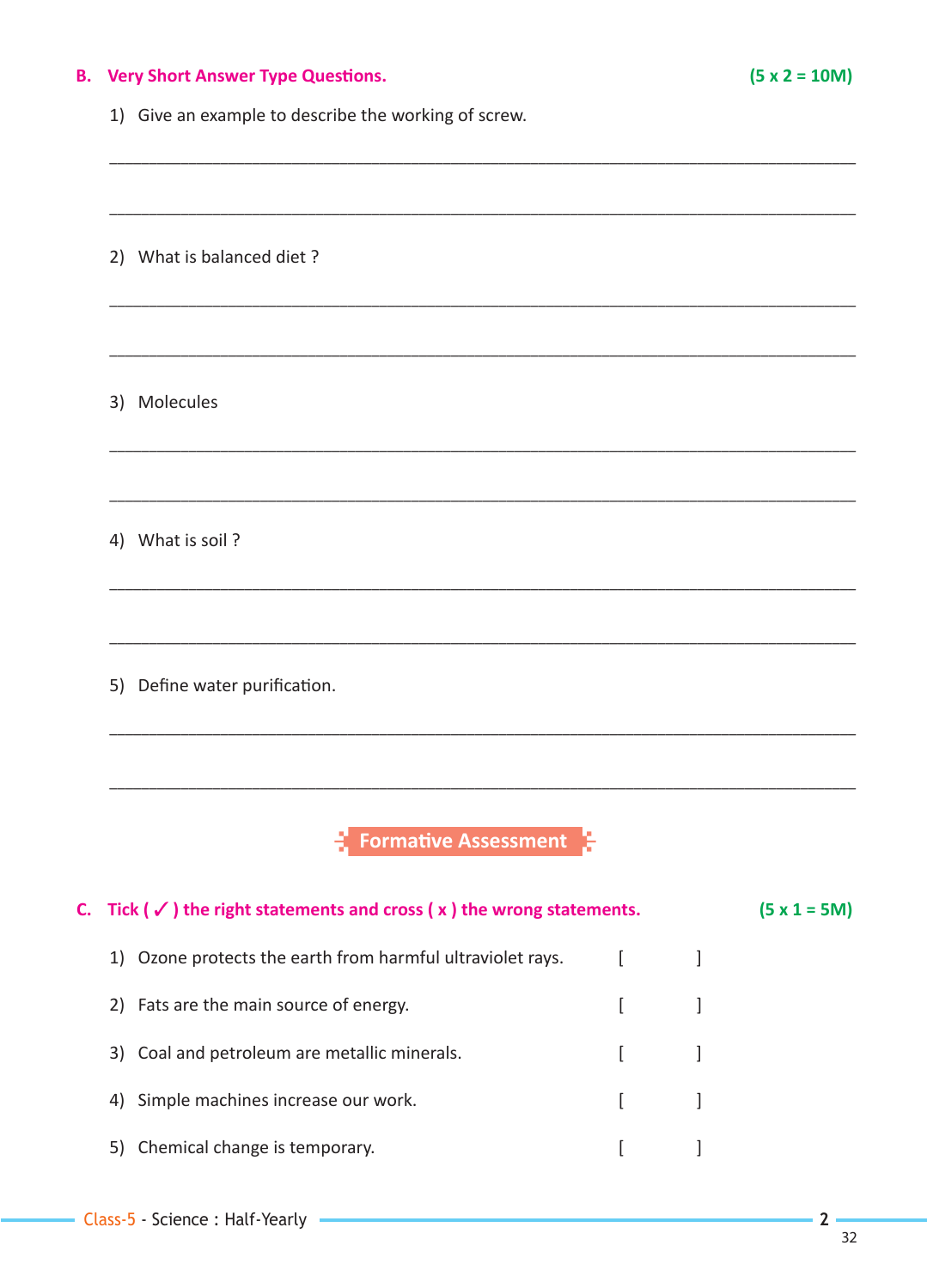# **D. Tick (** $\checkmark$ **) the correct answers.** (5 x 1 = 5M)

 $\frac{1}{2}$ 

✁

|    | 1) |                                                          | The burning takes place because of                       |                                                                                                                       |                   |                                                                                                                                                                                                                                |                     |
|----|----|----------------------------------------------------------|----------------------------------------------------------|-----------------------------------------------------------------------------------------------------------------------|-------------------|--------------------------------------------------------------------------------------------------------------------------------------------------------------------------------------------------------------------------------|---------------------|
|    |    | i) nitrogen                                              |                                                          |                                                                                                                       | ii) oxygen        |                                                                                                                                                                                                                                |                     |
|    |    | iii) carbon dioxide                                      |                                                          |                                                                                                                       | iv) all of these  |                                                                                                                                                                                                                                |                     |
|    | 2) | The deficiency of which vitamin causes night blindness ? |                                                          |                                                                                                                       |                   |                                                                                                                                                                                                                                |                     |
|    |    | i) vitamin A                                             |                                                          |                                                                                                                       | ii) vitamin B     |                                                                                                                                                                                                                                |                     |
|    |    | iii) scurvy                                              |                                                          |                                                                                                                       | iv) Rickets       |                                                                                                                                                                                                                                |                     |
|    | 3) |                                                          | The inter-molecular spaces in the gases are              |                                                                                                                       |                   |                                                                                                                                                                                                                                |                     |
|    |    | i) smallest                                              |                                                          |                                                                                                                       | ii) largest       |                                                                                                                                                                                                                                |                     |
|    |    | iii) medium                                              |                                                          |                                                                                                                       | iv) none of these |                                                                                                                                                                                                                                |                     |
|    | 4) | Marble is a type of                                      |                                                          |                                                                                                                       |                   |                                                                                                                                                                                                                                |                     |
|    |    | i) sedimentary rock                                      |                                                          |                                                                                                                       |                   | ii) metamorphic rock                                                                                                                                                                                                           |                     |
|    |    | iii) igneous rock                                        |                                                          |                                                                                                                       | iv) all of these  |                                                                                                                                                                                                                                |                     |
|    | 5) | Simple machine uses a                                    |                                                          |                                                                                                                       |                   |                                                                                                                                                                                                                                |                     |
|    |    | i) double force                                          |                                                          |                                                                                                                       | ii) single force  |                                                                                                                                                                                                                                |                     |
|    |    | iii) triple force                                        |                                                          |                                                                                                                       |                   |                                                                                                                                                                                                                                |                     |
|    |    |                                                          |                                                          |                                                                                                                       |                   |                                                                                                                                                                                                                                |                     |
| Е. |    |                                                          | Unscramble the following words to make meaningful words. |                                                                                                                       |                   |                                                                                                                                                                                                                                | $(5 \times 1 = 5M)$ |
|    | 1) | ACMINHE                                                  |                                                          | <u> 1989 - Johann Harry Harry Harry Harry Harry Harry Harry Harry Harry Harry Harry Harry Harry Harry Harry Harry</u> |                   |                                                                                                                                                                                                                                |                     |
|    | 2) | <b>TAIVNIMS</b>                                          | <u> 1980 - Johann Barbara, martxa alemaniar a</u>        |                                                                                                                       |                   |                                                                                                                                                                                                                                |                     |
|    |    | 3) ERGMS                                                 |                                                          |                                                                                                                       |                   |                                                                                                                                                                                                                                |                     |
|    |    | 4) ULPLEY                                                |                                                          |                                                                                                                       |                   |                                                                                                                                                                                                                                |                     |
|    |    |                                                          |                                                          |                                                                                                                       |                   |                                                                                                                                                                                                                                |                     |
|    |    |                                                          |                                                          |                                                                                                                       |                   |                                                                                                                                                                                                                                |                     |
|    |    |                                                          | F. Fill in the blanks with suitable words given below.   |                                                                                                                       |                   |                                                                                                                                                                                                                                | $(5 x 1 = 5M)$      |
|    |    |                                                          | anaemia ozone layer air                                  |                                                                                                                       | cotton            | third                                                                                                                                                                                                                          |                     |
|    |    |                                                          |                                                          |                                                                                                                       |                   |                                                                                                                                                                                                                                |                     |
|    |    |                                                          |                                                          |                                                                                                                       |                   |                                                                                                                                                                                                                                |                     |
|    |    |                                                          |                                                          |                                                                                                                       |                   |                                                                                                                                                                                                                                |                     |
|    |    |                                                          |                                                          |                                                                                                                       |                   |                                                                                                                                                                                                                                |                     |
|    |    |                                                          |                                                          |                                                                                                                       |                   |                                                                                                                                                                                                                                |                     |
|    |    |                                                          |                                                          |                                                                                                                       |                   |                                                                                                                                                                                                                                |                     |
|    | 5) |                                                          |                                                          |                                                                                                                       |                   |                                                                                                                                                                                                                                |                     |
|    |    |                                                          |                                                          |                                                                                                                       |                   | - Class-5 - Science : Half-Yearly - The Class-1 - Class-1 - Class-1 - Class-1 - Class-1 - Class-1 - Class-1 - Class-1 - Class-1 - Class-1 - Class-1 - Class-1 - Class-1 - Class-1 - Class-1 - Class-1 - Class-1 - Class-1 - Cl | - 3                 |

33